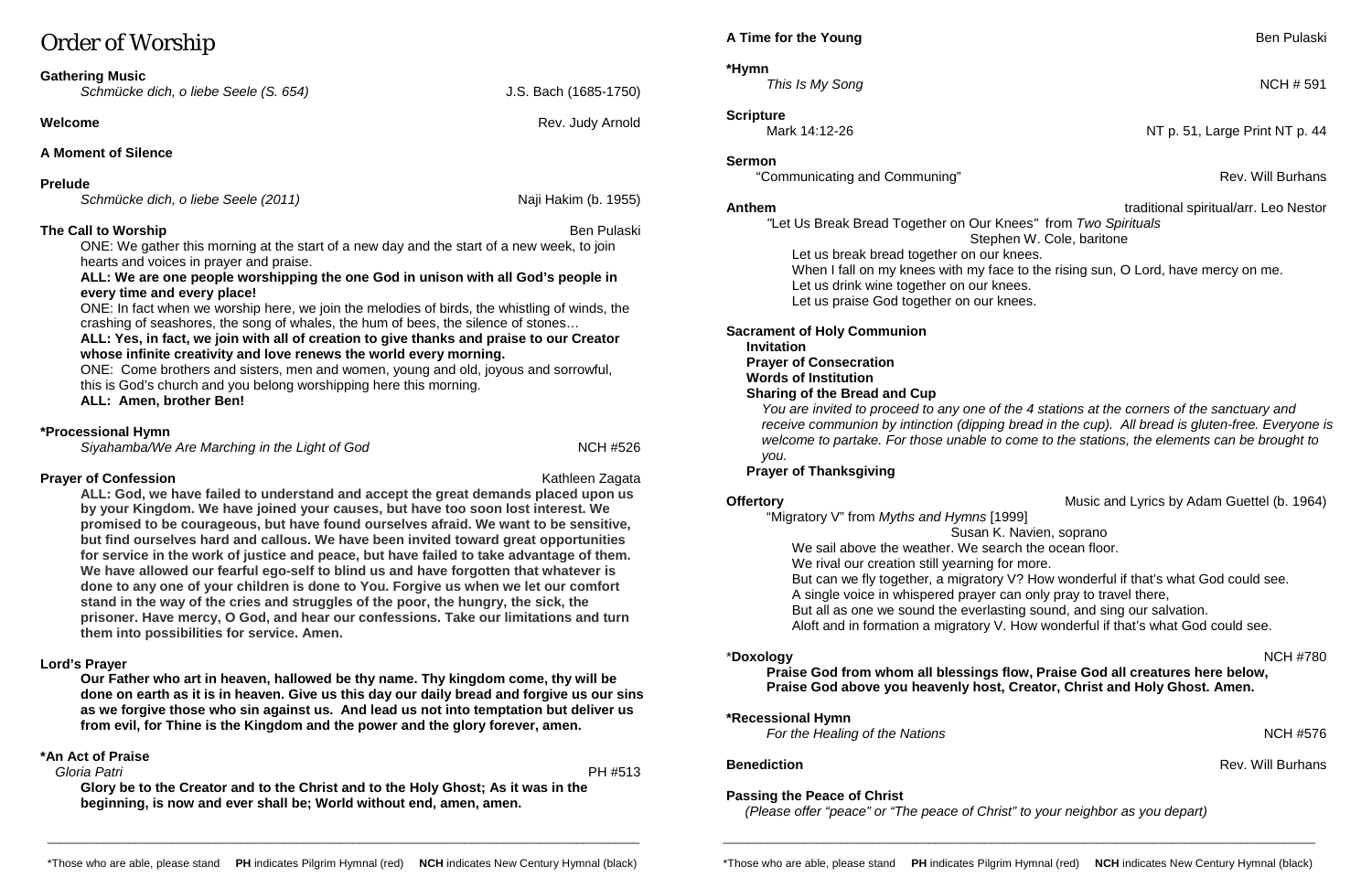# Today's Worship Service

#### **Sanctuary Flowers**

Today's Chancel flowers are given to the glory of God, and in loving memory of Bertha Schwint and Betty Luettich by their Grandaughter Debbie Johnston. The Narthex flowers are given in loving memory of Ethel LeRuth, by Susan, David, Kristen, Meghan, and Casey Leathers.

# Meet Our Church

**First Congregational Church in Winchester, UCC,** *An Open and Affirming Congregation* 21 Church Street, Winchester, MA 01890 781-729-9180 **www.fcc-winchester.org**

We are a Christ-centered, nurturing community: growing in faith, serving in love, welcoming all with joy.

The Congregation, Ministers To The World Rev. William Burhans, Lead Pastor Rev. Ms. Judith B. Arnold, Associate Pastor Ms. Kathleen Zagata, RN, MS, CS, Minister of Congregational Health & Wellness Ms. Jane Ring Frank, Minister of Music & Worship Arts Mr. Ben Pulaski, Minister of Faith Formation: Children & Youth Mr. Jeffrey Mead, Organist Mr. Bradley Ross, Sexton Mr. Tyler Campbell, Assistant Sexton Ms. Sarah Marino, Office Manager The Rev. Dr. Kenneth Orth, Pastoral Counselor (Affiliate)

# Welcome!

We are happy you have joined us today for worship. We hope that in the coming hour of quiet, song, prayer, sacred scripture, and communal gathering, you will awaken more fully to God's presence in your life and the world around us.

#### **Restrooms**

Restrooms are located down the stairs as you first enter the front doors of the sanctuary.

#### **Accessibility**

Listening devices are available in the back of the church for the hearing impaired. An after-worship coffee hour is held in Chidley Hall on the bottom floor of the church building. An elevator is located out the doors to the right of the front chancel area and down the hall. Please ask a greeter if you need assistance.

#### **Childcare**

Children are always welcome in the sanctuary! We appreciate the sounds of little ones among us. If you'd prefer, there is a professionally staffed nursery on the floor beneath the sanctuary. Ask a greeter if you need help finding it.

#### **Family Room**

There is also a comfortable room with sofas, chairs, carpet and an audio link to the service for when you need more room to attend to your family. It is located just outside the doors to the right of the front chancel area.

**Children (Stepping Stones) and Youth Church School**

Classes for children and youth in pre-k through 12th grade are taught during worship. Families begin the worship service together in the sanctuary. Children are then invited to join us at the front (if they are comfortable) for the Time for the Young. Afterwards, the children and youth are led to thei classrooms by their teachers.

#### **Get connected!**

Please tell us about yourself and/or request a prayer by filling out a Welcome/Prayer Request Card found in each pew and place it in the offering plate when it passes. We look forward to getting to know you at Coffee Hour, held downstairs immediately following the service. You can also learn more about our community through our website and Facebook page: **www.fcc-winchester.org facebook.com/fccwucc Text FCCW to 22828 to join our email list**

# **October 2, 2016**

The Twenty-Seventh Sunday in Ordinary Time 10:00 Worship Service